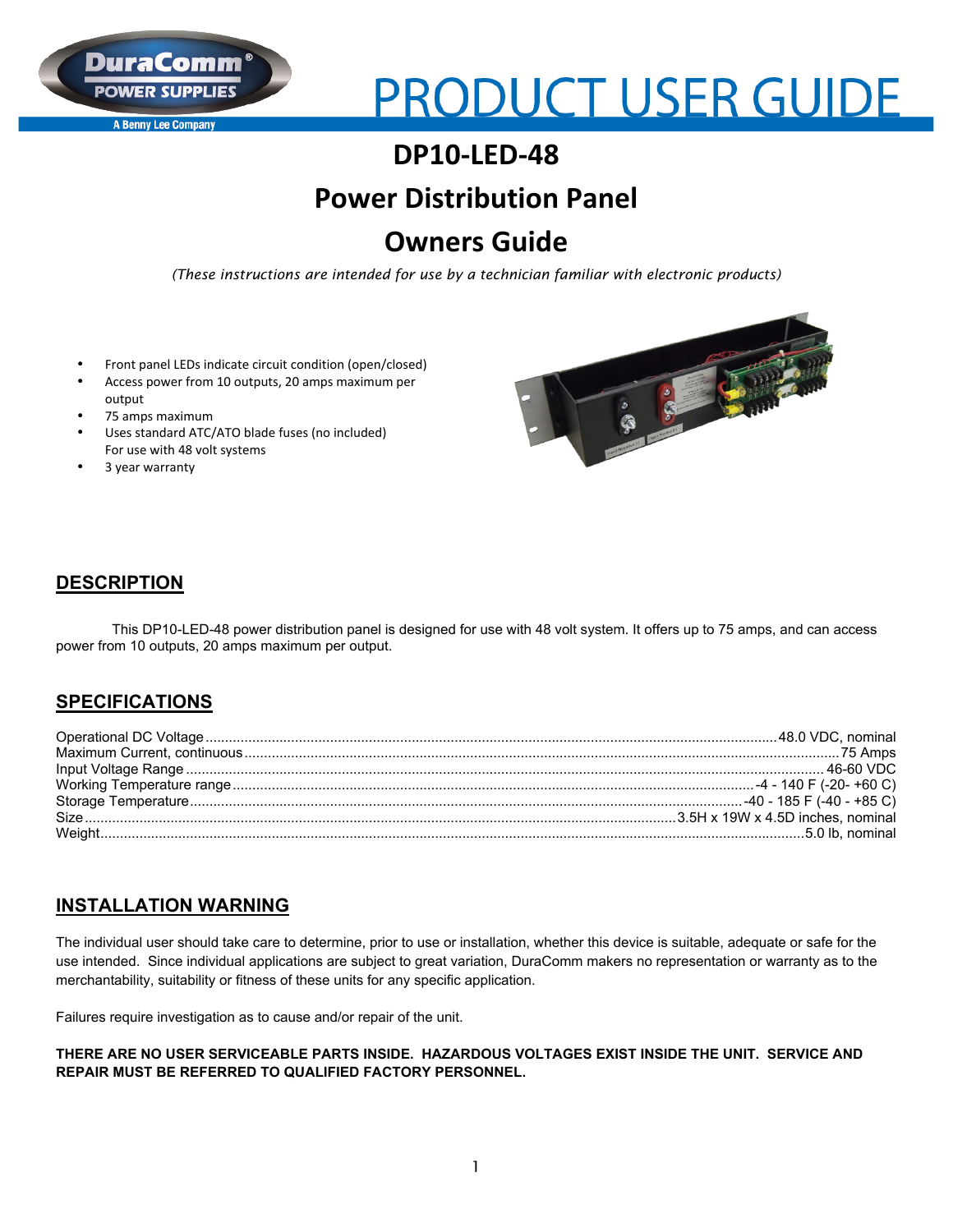### **CONDUCTOR PRETREATMENT**

All kinds of copper conductors can be clamped without treatment. DO NOT solder tin stranded conductors. The solder yields and fractures under high pressure. The result is increased contact resistance and excessive temperature rise. Additionally, corrosion has been observed due to the fluxes. Notch fractures at the transition from the rigid tinned part to the flexible conductors are also possible. Ferrules can be used as a protection when wiring stranded conductors. Copper ferrules prevent the current transfer from being influenced by dissimilar metals and remove the risk of corrosion. Always use the correct tool to crimp the ferrule.

#### **RECOMMENDED COPPER WIRE SIZE FOR CURRENT CAPACITY**

| <b>Current Level in Amperes</b> | <b>Wire Size</b>     |
|---------------------------------|----------------------|
| <7 AMPERES                      | 20 AWG Up to 5 feet  |
|                                 | 18 AWG Up to 10 feet |
| 14 AMPERES                      | 18 AWG Up to 5 feet  |
|                                 | 16 AWG Up to 10 feet |
| 20 AMPERES                      | 16 AWG Up to 5 feet  |
|                                 | 14 AWG Up to 10 feet |
| 30 AMPERES                      | 14 AWG Up to 5 feet  |
|                                 | 12 AWG Up to 10 feet |
| 40 AMPERES                      | 12 AWG Up to 5 feet  |
|                                 | 10 AWG Up to 10 feet |
| 50 AMPERES                      | 10 AWG Up to 5 feet  |
|                                 | 8 AWG Up to 10 feet  |
| <i><b>70 AMPERES</b></i>        | 8 AWG Up to 5 feet   |
|                                 | 6 AWG Up to 10 feet  |
| 100 AMPERES                     | 6 AWG Up to 5 feet   |
|                                 | 4 AWG Up to 10 feet  |

*(Insulated Wire, Single Conductor in free air)*